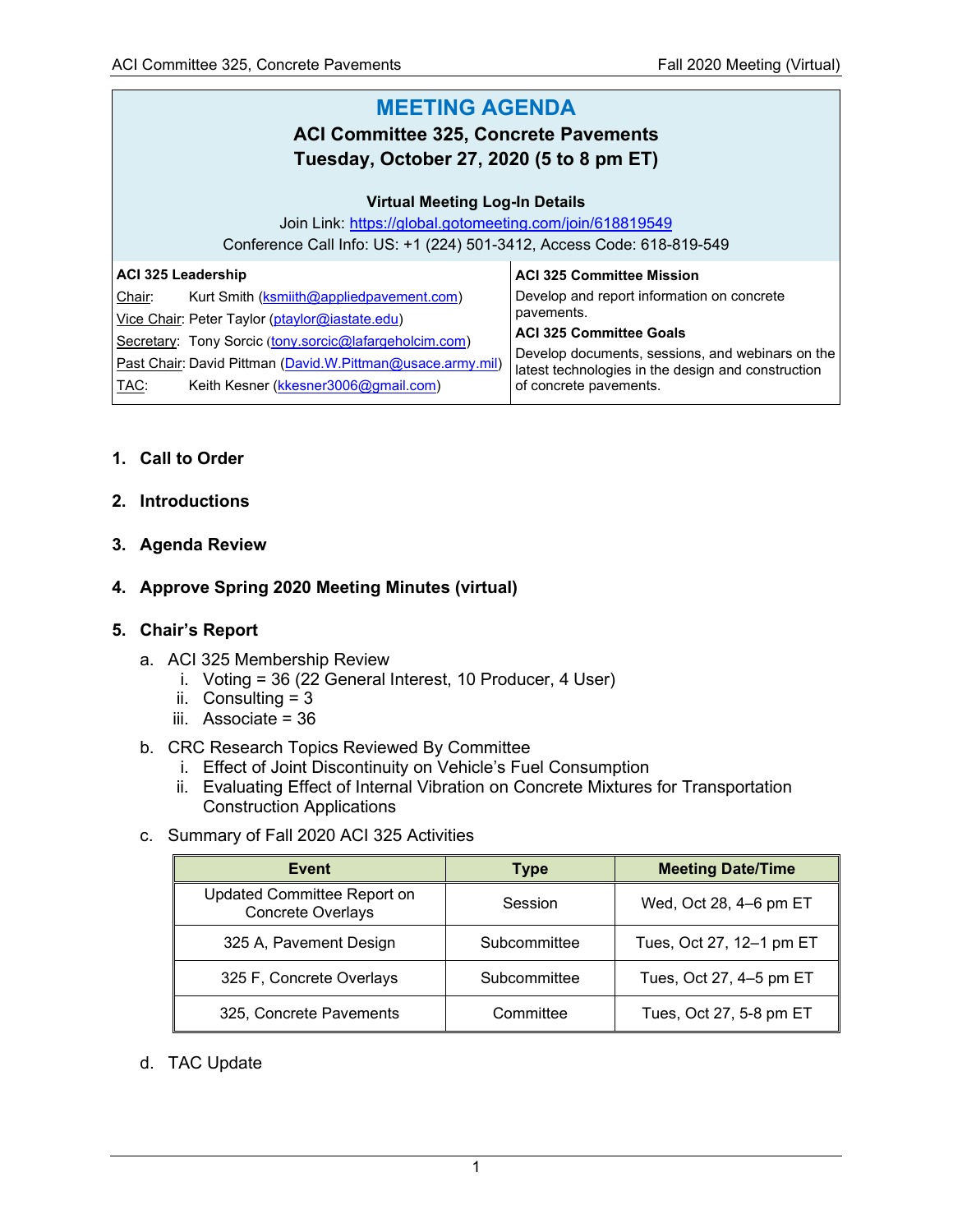## **6. Subcommittee/Task Force/Task Group Reports**

- a. 325-A, Design and Construction of PCC Pavements (Killingsworth)
- b. 325-C, Jointed Precast Concrete Pavements (Tayabji)—No Meeting
- c. 325-F, Concrete Pavement Overlays (Taylor)
- d. Task Force on Continuously Reinforced Concrete Pavements (Smith)

## **7. Technical Sessions**

- a. Fall 2020 Meeting, Oct 25-29 in Raleigh, North Carolina
	- i. Updated Committee Report on Concrete Overlays (Taylor)
- b. Spring 2021 Meeting, Mar 28-Apr 1 in Baltimore, Maryland
	- i. Two-Part Special Session to Honor Dr. Shiraz Tayabji (Smith/Van Dam)
	- ii. Approved
- c. Fall 2021 Meeting, Oct 17-21, Atlanta, Georgia
	- i. Concrete Pavement Resilience (Sullivan)
	- ii. Preliminary submission due Oct 30, 2020
- d. Spring 2022 Meeting, Mar 27-31, Orlando, Florida
	- i. Concrete Airfield Pavement Design and Construction (Gary Mitchell/Mark Wierciszewski)
	- ii. Preliminary submission due Apr 2, 2021
- e. Fall 2022 Meeting, Oct 23-27, Dallas, Texas
	- i. Topic? Champion?

Helpful Link to Request Preliminary and Final Sessions (will require log-in):

[https://www.concrete.org/events/conventions/future-conventions/request-a](https://www.concrete.org/events/conventions/future-conventions/request-a-session.aspx)[session.aspx](https://www.concrete.org/events/conventions/future-conventions/request-a-session.aspx)

# **8. Mini Sessions**

- a. Reschedule previous mini-session for Spring 2021 (Baltimore)
	- i. Innovative Materials Sources for Concrete Pavements (Peter Taylor)
	- ii. Resubmittal due Oct 30, 2020
- b. Next targeted convention for mini-session: Spring 2022 (Orlando) i. Topic? Any potential "hot topic" issues?
	-

# **9. Liaison Reports**

|    | a. ACI 327 (RCC)               | h. CPTech Center               |
|----|--------------------------------|--------------------------------|
|    | b. ACI 330 (Parking Lots)      | <b>ACPA</b><br>$\mathbf{L}$    |
|    | c. ACI 522 (Pervious Concrete) | <b>NRMCA</b>                   |
|    | d. FHWA                        | k. PCA                         |
|    | e. FAA                         | <b>ISCP</b>                    |
|    | f. COE                         | m. Other Groups/Organizations? |
| g. | <b>TRB</b>                     |                                |
|    |                                |                                |